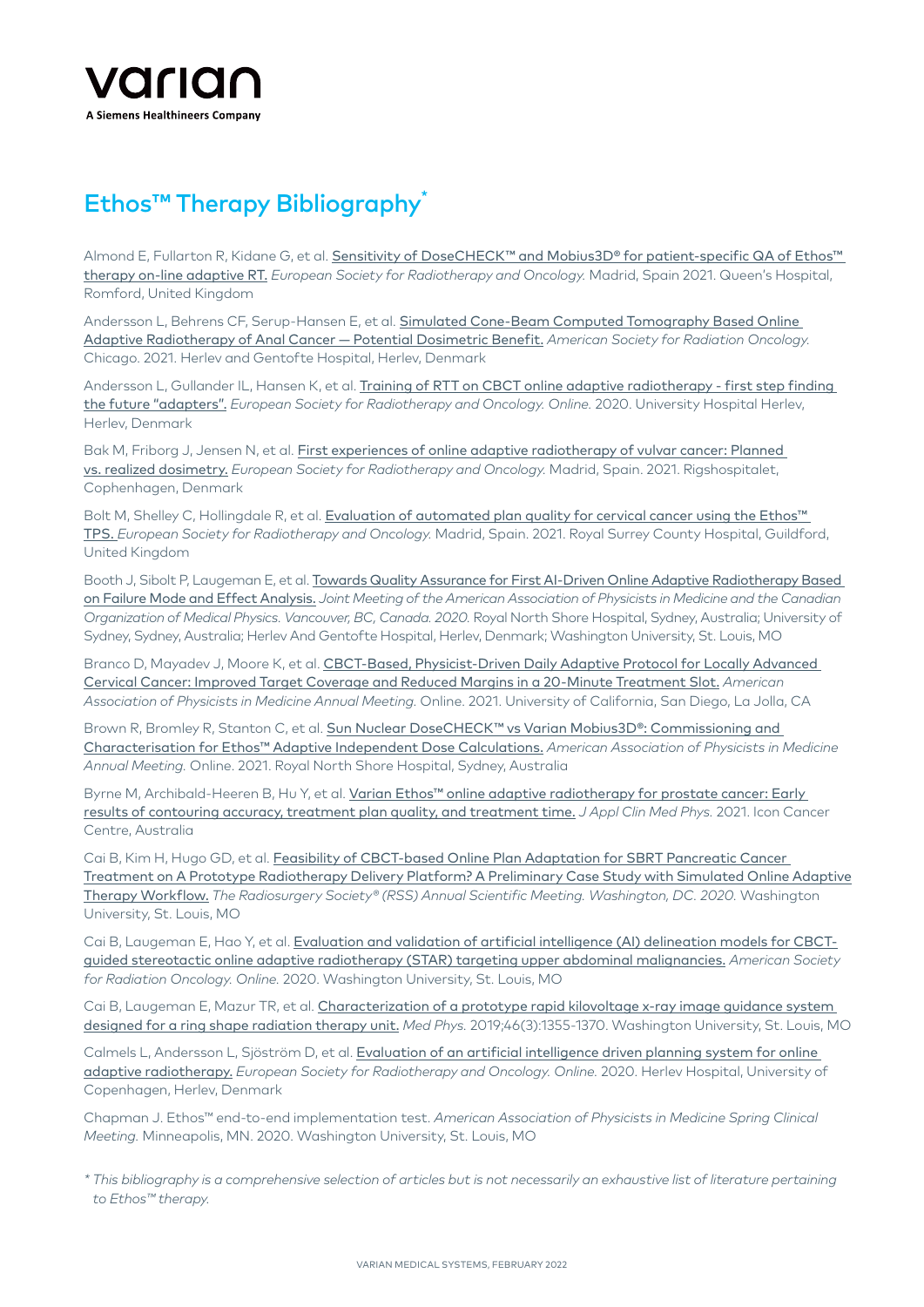Daal D, Haverkate L, ten Asbroek-Zwolsman L, et al. CBCT-guided online adaptive radiotherapy: Implementation of an [RTT-led workflow.](https://www.estro.org/Congresses/ESTRO-2021/612/posterdiscussion36-image-guidedradiotherapy/3719/CBCT-guidedonlineadaptiveradiotherapy-implementati) *European Society for Radiotherapy and Oncology.* Madrid, Spain. 2021. Medisch Spectrum Twente, Enschede, Netherlands

De Roover R, Crijns W, Poels K, et al. [Automated treatment planning of prostate stereotactic body radiotherapy](https://pubmed.ncbi.nlm.nih.gov/34318996)  [with focal boosting on a fast-rotating O-ring linac: Plan quality comparison with C-arm linacs.](https://pubmed.ncbi.nlm.nih.gov/34318996) *J Appl Clin Med Phys.* 2021;22(9):59-72. University Hospitals Leuven, Leuven, Belgium

Ding C, Godley A, Westover K, et al. A Dosimetric Comparison of Stereotactic Body Radiation Therapy Delivery [Techniques for Lung Cancer: Adaptive Versus Conventional.](https://w4.aapm.org/meetings/2021AM/programInfo/programAbs.php?sid=9374&aid=58007) *American Association of Physicists in Medicine Annual Meeting.* Online. 2021. University of Texas Southwestern Medical Center, Dallas, TX

Frank M, de Jong R, Visser J, et al. Feasibility CBCT-based online adaptive 5x5GY radiotherapy for neoadjuvant rectal [cancer treatment.](https://www.estro.org/Congresses/ESTRO-2021/615/profferedpapers35-adaptiveradiotherapy/3827/feasibilityCBCT-basedonlineadaptive5x5gyradiothera) *European Society for Radiotherapy and Oncology.* Madrid, Spain. 2021. Amsterdam University, Amsterdam, The Netherlands

Hao Y, Cai B, Green O, et al. An Alternative Approach to Verify 6FFF Beam Dosimetry for Ethos™ and MR Linac [Without Using a 3D Water Tank](https://w3.aapm.org/meetings/2020AM/programInfo/programAbs.php?sid=8491&aid=51593). *Joint Meeting of the American Association of Physicists in Medicine and the Canadian Organization of Medical Physics.* Vancouver, BC, Canada. 2020. Washington University, St. Louis, MO; University of Iowa, Iowa City, IA

Hao Y, Cai B, Laugeman E, et al. Plan quality and fidelity evaluation of CBCT-Guided stereotactic online adaptive [radiotherapy \(CT-STAR\) with an artificial intelligence \(AI\) aided plan re-optimization.](https://plan.core-apps.com/myastroapp2020/abstract/918fec0c-403d-47ab-b795-ba198b3f9bef) *American Society for Radiation Oncology. Online.* 2020. Washington University, St. Louis, MO

Henke LE, Green OL, Price A, et al. Feasibility of AI-assisted CBCT-guided Stereotactic Online Adaptive Radiotherapy [\(CT-STAR\) for Upper Abdominal SBRT: Results of a Prospective in Silico Clinical Trial.](https://plan.core-apps.com/myastroapp2020/abstract/e0716d9d-6ee2-4467-8c9f-ceb1b24eeaa0) *American Society for Radiation Oncology. Online.* 2020. Washington University, St. Louis, MO

Hoffmans D, van de Schoot AJ, Tiggelaar R, et al. [A fast and robust procedure for independent regular Linac](https://www.estro.org/Congresses/ESTRO-2021/900/basicdosimetryandphantomanddeteCTordevelopment/4476/afastandrobustprocedureforindependentregularlinaco)  [output quantification.](https://www.estro.org/Congresses/ESTRO-2021/900/basicdosimetryandphantomanddeteCTordevelopment/4476/afastandrobustprocedureforindependentregularlinaco) *European Society for Radiotherapy and Oncology.* Madrid, Spain. 2021. Amsterdam University, Amsterdam, The Netherlands

Hu Y, Byrne M, Archibald-Heeren B, et al. [Validation of the preconfigured Varian Ethos™ Acuros® XB Beam Model](https://pubmed.ncbi.nlm.nih.gov/33068070)  [for treatment planning dose calculations: A dosimetric study.](https://pubmed.ncbi.nlm.nih.gov/33068070) *J Appl Clin Med Phys.* 2020;21(12):27-42. Icon Cancer Centre, Australia

Kaderka R, McConnell K, Scanderbeg D, et al. [Shielding Requirements for a Halcyon® Linac in a High-Throughput Clinic.](https://w3.aapm.org/meetings/2020AM/programInfo/programAbs.php?sid=8795&aid=52226) *Joint Meeting of the American Association of Physicists in Medicine and the Canadian Organization of Medical Physics.*  Vancouver, BC, Canada. 2020. University of California, San Diego, La Jolla, CA

Kafil F, Kristensen GT, Sibolt P. [Cone-beam computed tomography for direct dose calculation in online adaptive](https://www.estro.org/Congresses/ESTRO-2021/899/adaptiveradiotherapyandinter-fraCTionmotionmanagem/4499/cone-beamcomputedtomographyfordireCTdosecalculatio)  [radiotherapy.](https://www.estro.org/Congresses/ESTRO-2021/899/adaptiveradiotherapyandinter-fraCTionmotionmanagem/4499/cone-beamcomputedtomographyfordireCTdosecalculatio) *European Society for Radiotherapy and Oncology.* Madrid, Spain. 2021. Herlev and Gentofte Hospital, Herlev, Denmark

Kejda A, Wong S, Eade T, et al. [Evaluation of online AI-driven adaption for palliative radiotherapy.](https://www.estro.org/Congresses/ESTRO-2021/899/adaptiveradiotherapyandinter-fraCTionmotionmanagem/4513/evaluationofonlineAI-drivenadaptionforpalliativera) *European Society for Radiotherapy and Oncology.* Madrid, Spain. 2021. Royal North Shore Hospital, Sydney, Australia

Kejda A, Wong S, Roderick S, et al. Evaluation of AI-Driven Adaptive Workflow for High Quality Palliative [Radiotherapy.](https://w4.aapm.org/meetings/2021AM/programInfo/programAbs.php?sid=9374&aid=58791) *American Association of Physicists in Medicine Annual Meeting.* Online. 2021. Royal North Shore Hospital, Sydney, Australia

Kim T, Ji Z, Lewis B, et al. [Visually guided respiratory motion management for Ethos™ adaptive radiotherapy.](https://pubmed.ncbi.nlm.nih.gov/34697865/) J *Appl Clin Med Phys.* 2022. 23(1):e13441. Washington University, St. Louis, MO

Laugeman E, Hao Y, Jiang Z, et al. [Adaptive Stereotactic Abdominal Plan Quality and Fidelity Evaluation On Ethos™.](https://w3.aapm.org/meetings/2020AM/programInfo/programAbs.php?sid=8795&aid=51581) *Joint Meeting of the American Association of Physicists in Medicine and the Canadian Organization of Medical Physics.*  Vancouver, BC, Canada. 2020. Washington University, St. Louis, MO

Laugeman E, Hassanzadeh CJ, Pryser E, et al. Head and neck quad shot using CT based adaptive treatment on a ring [gantry LINAC.](https://plan.core-apps.com/myastroapp2020/abstract/0239e8e9-3b90-48cb-82c8-d2358d955d8b) *American Society of Radiation Oncology. Online.* 2020. Washington University, St. Louis, MO

Lin M, Park J, Zhong X, et al. Elimination of the Set-Up Margin Using Daily Adaptive Radiotherapy for Head and [Neck Radiotherapy: A Feasibility Study.](https://w4.aapm.org/meetings/2021AM/programInfo/programAbs.php?sid=9297&aid=58828) *American Association of Physicists in Medicine Annual Meeting.* Online. 2021. University of Texas Southwestern Medical Center, Dallas, TX

Moazzezi M, Moore K, Kisling K, et al. [To Tweak Or Not to Tweak? Prospects for Daily Online Adaptation Using Unedited](https://w3.aapm.org/meetings/2020AM/programInfo/programAbs.php?sid=8490&aid=53308)  [CBCT Auto-Segmentation.](https://w3.aapm.org/meetings/2020AM/programInfo/programAbs.php?sid=8490&aid=53308) *Joint Meeting of the American Association of Physicists in Medicine and the Canadian Organization of Medical Physics. Vancouver, BC, Canada.* 2020. University of California, San Diego, La Jolla, CA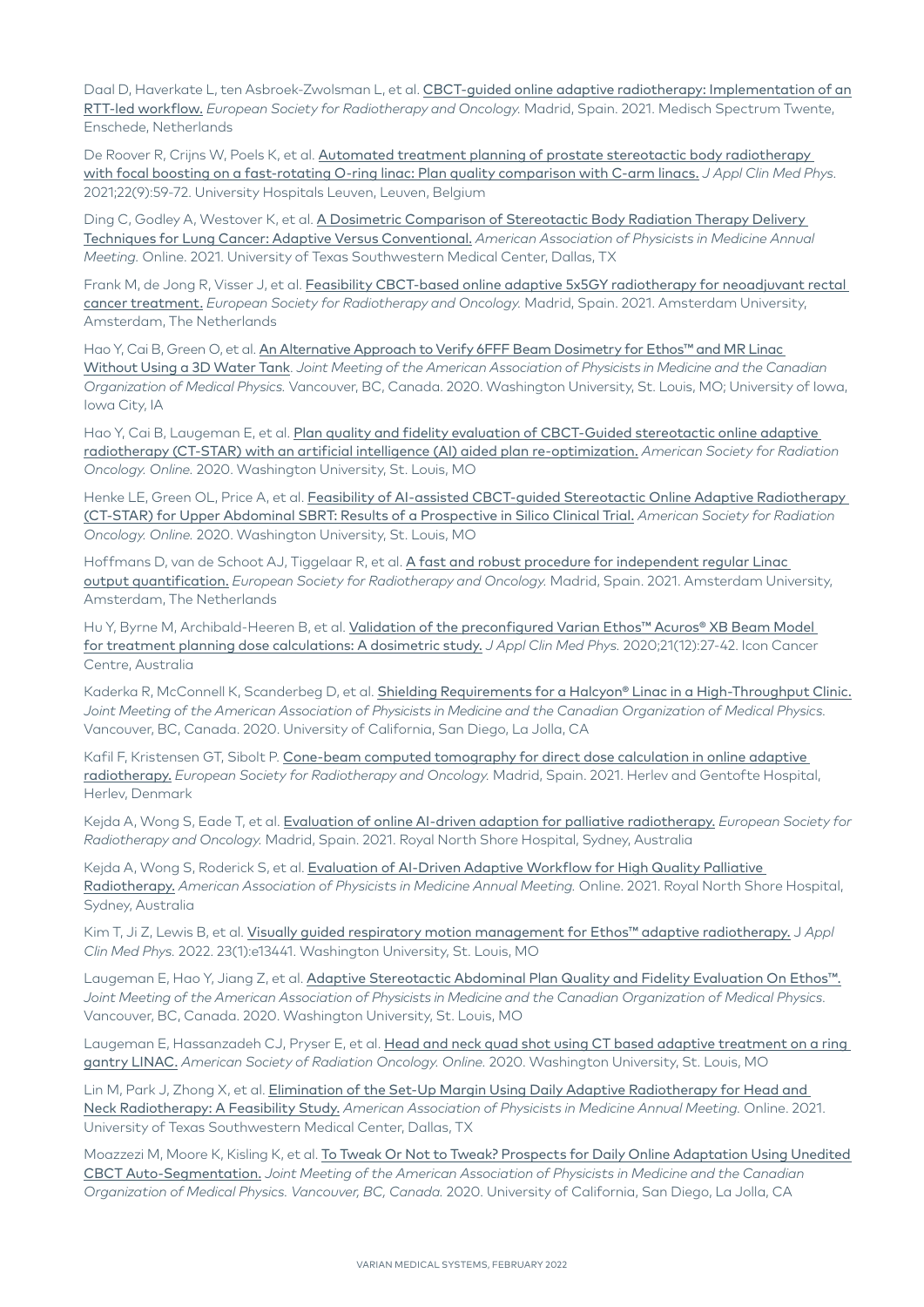Moazzezi M, Moore K, Kisling K, et al. [Can Daily Online Adaptive Therapy Overcome Prostate Patients' Periodic Non-](https://w3.aapm.org/meetings/2020AM/programInfo/programAbs.php?&shid%5b%5d=1566&sid=8797&aid=53356)[Adherence to Full Bladder/Empty-Rectum Protocols?](https://w3.aapm.org/meetings/2020AM/programInfo/programAbs.php?&shid%5b%5d=1566&sid=8797&aid=53356) *Joint Meeting of the American Association of Physicists in Medicine and the Canadian Organization of Medical Physics. Vancouver, BC, Canada.* 2020. University of California, San Diego, La Jolla, CA

Moazzezi M, Rose B, Kisling K, et al. Prospects for daily online adaptive radiotherapy via Ethos™ for prostate cancer [patients without nodal involvement using unedited CBCT auto-segmentation.](https://pubmed.ncbi.nlm.nih.gov/34432932) *J Appl Clin Med Phys.* 2021;22(10):82-93. University of California, San Diego, La Jolla, CA

Morgan H, Nguyen D, Garant A, et al. *Initial Experience of CBCT-Based Adaptive Radiotherapy with Ethos™ for* [Postoperative Prostate SBRT.](https://w4.aapm.org/meetings/2021AM/programInfo/programAbs.php?sid=9297&aid=58730) *American Association of Physicists in Medicine Annual Meeting.* Online. 2021. University of Texas Southwestern Medical Center, Dallas, TX

Nasser N, Caudell J, Moros E, et al. [Evaluation of Initial Planning Techniques in Ethos™ for Adaptive Head and Neck](https://w4.aapm.org/meetings/2021AM/programInfo/programAbs.php?sid=9375&aid=57073)  [Patients.](https://w4.aapm.org/meetings/2021AM/programInfo/programAbs.php?sid=9375&aid=57073) *American Association of Physicists in Medicine Annual Meeting.* Online. 2021. H. Lee Moffitt Cancer Center, Tampa, FL

Nasser N, Caudell JJ, Moros EG, et al. [Initial Plan Quality Evaluation Using a Novel AI-Driven Planning System and](https://plan.core-apps.com/myastroapp2021/abstraCT/4b195522-dad0-40a4-aa9e-b2c7dbbfd3a0)  [Paradigm for Adaptive Head and Neck Patients.](https://plan.core-apps.com/myastroapp2021/abstraCT/4b195522-dad0-40a4-aa9e-b2c7dbbfd3a0) *American Society for Radiation Oncology.* Chicago. 2021. H. Lee Moffitt Cancer Center, Tampa, FL

Nguyen D, Farah J, Barbet N, et al. Commissioning and performance testing of the first prototype of AlignRT® InBore™ a [Halcyon® and Ethos™-dedicated surface guided radiation therapy platform.](https://pubmed.ncbi.nlm.nih.gov/33189046) *Phys Med.* 2020;80:159-166. ORLAM Group, Mâcon, France

Pan X, Liu C, Alidoost M, et al. Early Treatment Response Prediction Via Longitudinal CBCT Analysis for Locally [Advanced Rectal Cancer.](https://w4.aapm.org/meetings/2021AM/programInfo/programAbs.php?sid=9374&aid=58326) *American Association of Physicists in Medicine Annual Meeting.* Online. 2021. University of California, Los Angeles, Los Angeles, CA

Perez M, Sibolt P, Laugeman E, et al. [First AI-Driven Adaptive System-International Consortium Lead Failure Mode](https://plan.core-apps.com/myastroapp2020/abstract/415714f8-6cb9-45a3-8fab-f12dfc38665d)  [and Effect Analysis.](https://plan.core-apps.com/myastroapp2020/abstract/415714f8-6cb9-45a3-8fab-f12dfc38665d) *American Society for Radiation Oncology. Online.* 2020. Royal North Shore Hospital, Sydney, Australia; Herlev and Gentofte Hospital, Herlev, Denmark; Washington University, St. Louis, MO; University of Sydney, Sydney, Australia

Pokharel S, Pacheco A, Tanner S. Assessment of efficacy in automated plan generation for Varian Ethos intelligent [optimization engine.](https://pubmed.ncbi.nlm.nih.gov/35084090) *Journal of Applied Clinical Medical Physics.* Online. 2022. GenesisCare, Naples, FL

Pryser E, Cai B, Reynoso F, et al. [Validation of An AI-driven Treatment Planning System for Adaptive Radiotherapy.](https://w3.aapm.org/meetings/2020AM/programInfo/programAbs.php?sid=8490&aid=53029) *Joint Meeting of the American Association of Physicists in Medicine and the Canadian Organization of Medical Physics. Vancouver, BC, Canada.* 2020. Washington University, St. Louis, MO

Qi X. [Adaptive Radiation Therapy in the Era of Big Data with Artificial Intelligence.](https://w4.aapm.org/meetings/2021AM/programInfo/programAbs.php?sid=9048&aid=57688) *American Association of Physicists in Medicine Annual Meeting.* Online. 2021. University of California, Los Angeles, Los Angeles, CA

Quinn A, Briggs A, Zwan B, et al. [Comparison of a Commercial Calculation-Based and Offline Measurement-Based](https://w4.aapm.org/meetings/2021AM/programInfo/programAbs.php?sid=9374&aid=58528)  [Systems for Online Adaptive Radiotherapy.](https://w4.aapm.org/meetings/2021AM/programInfo/programAbs.php?sid=9374&aid=58528) *American Association of Physicists in Medicine Annual Meeting.* Online. 2021. Royal North Shore Hospital, Sydney, Australia

Quinn A, Kipritidis J, Booth J. [Evaluation of the DIRs driving a CBCT-guided online adaptive radiotherapy system.](https://www.estro.org/Congresses/ESTRO-2021/899/adaptiveradiotherapyandinter-fraCTionmotionmanagem/4514/evaluationofthedirsdrivingaCBCT-guidedonlineadapti) *European Society for Radiotherapy and Oncology.* Madrid, Spain. 2021. Royal North Shore Hospital, Sydney, Australia

Quinn A, Kipritidis J, Jayamanne D, et al. [A Framework to Evaluate Synthetic CTs Generated for First AI-Driven Online](https://w3.aapm.org/meetings/2020AM/programInfo/programAbs.php?sid=8490&aid=53517)  [Adaptive Radiotherapy.](https://w3.aapm.org/meetings/2020AM/programInfo/programAbs.php?sid=8490&aid=53517) *Joint Meeting of the American Association of Physicists in Medicine and the Canadian Organization of Medical Physics. Vancouver, BC, Canada.* 2020. Royal North Shore Hospital, Sydney, Australia

Rashid M, Reinlo S, Shelley C, et al. [Developing an in-house adaptive radiotherapy training package for therapeutic](https://www.estro.org/Congresses/ESTRO-2021/926/educationandtrAIning-roledevelopment/4039/developinganin-houseadaptiveradiotherapytrAIningpa)  [radiographers.](https://www.estro.org/Congresses/ESTRO-2021/926/educationandtrAIning-roledevelopment/4039/developinganin-houseadaptiveradiotherapytrAIningpa) *European Society for Radiotherapy and Oncology.* Madrid, Spain. 2021. Royal Surrey County Hospital, Guildford, United Kingdom

Ray X, Moazzezi M, Bojechko C, et al. [Data-Driven Margin Determination for Online Adaptive Radiotherapy Using](https://plan.core-apps.com/myastroapp2020/abstract/9dfe2441-f910-45b9-9b41-198a41915722)  [Batch Automated Planning.](https://plan.core-apps.com/myastroapp2020/abstract/9dfe2441-f910-45b9-9b41-198a41915722) *American Society for Radiation Oncology. Online.* 2020. University of California, San Diego, La Jolla, CA

Ray X, Moazzezi M, Bojechko C, et al. [Evaluation of a Novel AI-Driven Automated Treatment Planning System.](https://w3.aapm.org/meetings/2020AM/programInfo/programAbs.php?sid=8491&aid=53403) *Joint Meeting of the American Association of Physicists in Medicine and the Canadian Organization of Medical Physics. Vancouver, BC, Canada.* 2020. University of California, San Diego, La Jolla, CA

Rayn K, Lemus OD, Li F, et al. [Trigger-Based Adaptive Planning to Reduce Bowel Dose in Patients Receiving](https://plan.core-apps.com/myastroapp2021/abstract/33baf102-6ef6-41dd-8edf-6b41eed9a307)  Radiotherapy for Anal Cancer. *[American Society for Radiation Oncology.](https://plan.core-apps.com/myastroapp2021/abstract/33baf102-6ef6-41dd-8edf-6b41eed9a307)* Chicago. 2021. Columbia University, New York, NY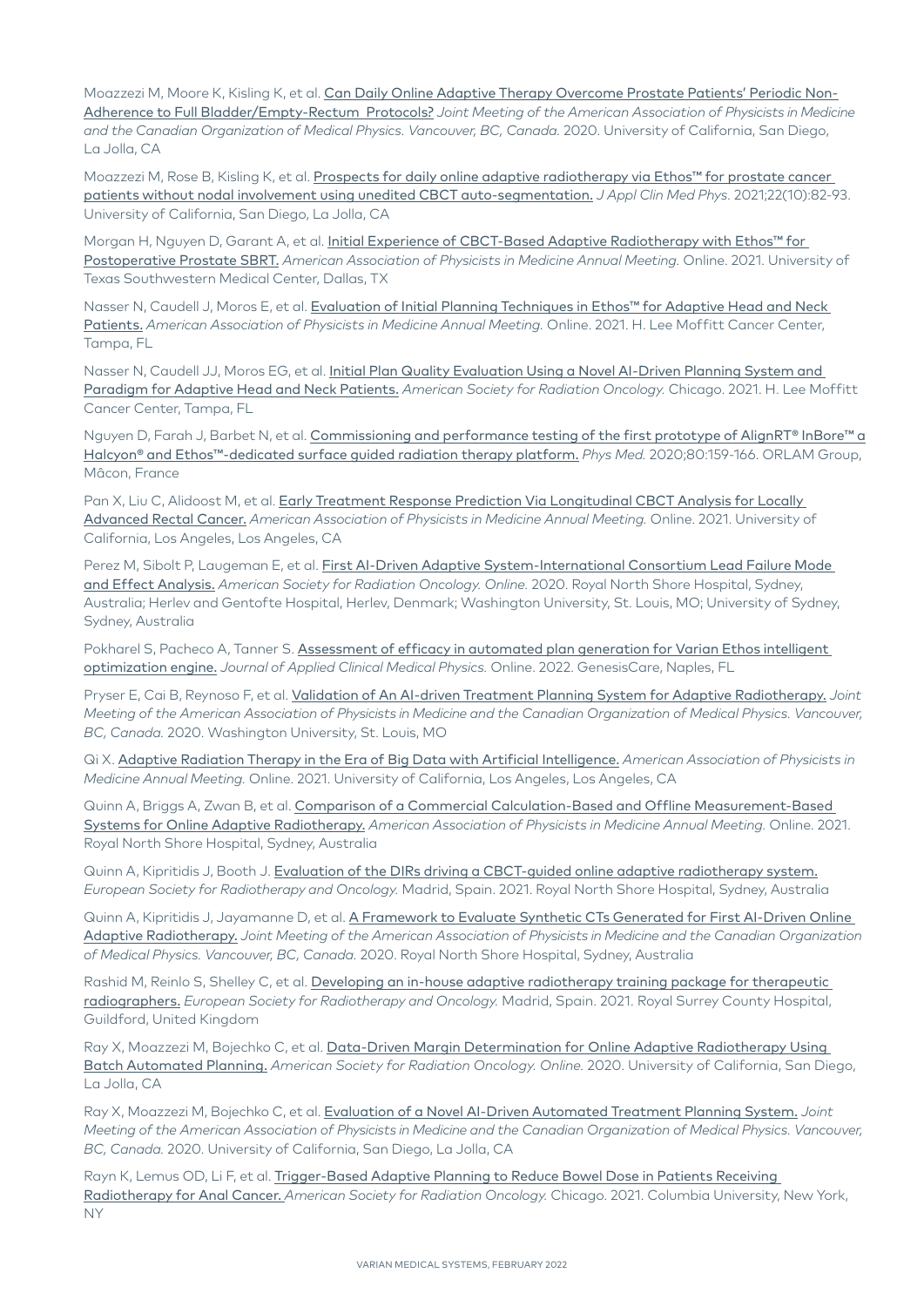Reynoso FJ, Pryser E, Hugo GD, et al. Semi-Automated Hippocampal Sparing Avoidance Whole-Brain Radiotherapy [Using a Commercially Available Artificial Intelligence Toolkit.](https://plan.core-apps.com/myastroapp2020/abstract/da6cbdfa-217e-4c5a-ab3c-be6d27c37a34) *American Society of Radiation Oncology. Online.* 2020. Washington University, St. Louis, MO

Scheuermann RM, Marcel J, Anderson N, et al. [Evaluation of Dosimetric Quality of Auto-Generated Plans by a Novel](https://plan.core-apps.com/myastroapp2020/abstract/88de3972-1ab0-4634-96a0-c57d063c7026)  [Online Adaptive System for Head and Neck Radiotherapy.](https://plan.core-apps.com/myastroapp2020/abstract/88de3972-1ab0-4634-96a0-c57d063c7026) *American Society for Radiation Oncology. Online.* 2020. University of Pennsylvania, Philadelphia, PA

Shelley C, Bolt M, Hollingdale R, et al. Evaluation of CBCT-based auto-segmentation for online adaptive radiotherapy [in cervical cancer.](https://www.estro.org/Congresses/ESTRO-2021/888/gynaecological-endometrium-cervix-vagina-vulva-/4772/evaluationofCBCT-basedauto-segmentationforonlinead) *European Society for Radiotherapy and Oncology.* Madrid, Spain. 2021. Royal Surrey County Hospital, Guildford, United Kingdom

Shepherd M, Graham S, Ward A, et al. Pathway for radiation therapists online advanced adapter training and [credentialing.](https://pubmed.ncbi.nlm.nih.gov/34917781) *Tech Innov Patient Support Radiat Oncol.* 2021;20:54-60. Royal North Shore Hospital, Sydney, Australia; Queen's Hospital, Romford, United Kingdom; Medisch Spectrum Twente, Enschede, Netherlands; University of Texas Southwestern Medical Center, Dallas, TX; Royal Surrey County Hospital, Guildford, United Kingdom

Sibolt P, Andersson L, Calmels L, et al. [First clinical experience of online adaptive radiotherapy driven by CBCT and](https://estropreprod.smartmembership.net/Congresses/ESTRO-2020/170/ph-adaptiveradiotherapyandinter-fractionmotionmana/1154/firstclinicalexperienceofonlineadaptiveradiotherap)  [artificial intelligence.](https://estropreprod.smartmembership.net/Congresses/ESTRO-2020/170/ph-adaptiveradiotherapyandinter-fractionmotionmana/1154/firstclinicalexperienceofonlineadaptiveradiotherap) *European Society for Radiotherapy and Oncology. Online.* 2020. Herlev and Gentofte Hospital, Herlev, Denmark

Sibolt P, Bjelkengren U, Calmels L, et al. Validating a commercial solution for calculation-based QA of AI-driven online [adaptive radiotherapy.](https://estropreprod.smartmembership.net/Congresses/ESTRO-2020/269/physicstrack-dosemeasurementanddosecalculation/1161/validatingacommercialsolutionforcalculation-basedq) *European Society for Radiotherapy and Oncology. Online.* 2020. Herlev and Gentofte Hospital, Herlev, Denmark

Sibolt P, Andersson L, Calmels L, et al. [Results of a pilot study on online adaptive radiotherapy of bladder cancer with](https://plan.core-apps.com/myastroapp2020/abstract/f13623d1-c770-4082-9a39-43a6f1d20ba4)  [artificial intelligence-driven full re-optimization on the anatomy of the day.](https://plan.core-apps.com/myastroapp2020/abstract/f13623d1-c770-4082-9a39-43a6f1d20ba4) *American Society for Radiation Oncology. Online.* 2020. Herlev and Gentofte Hospital, Herlev, Denmark

Sibolt P, Andersson LM, Calmels L, et al. Clinical implementation of artificial intelligence-driven cone-beam computed [tomography-guided online adaptive radiotherapy in the pelvic region.](https://pubmed.ncbi.nlm.nih.gov/33898770) *Phys Imaging Radiat Oncol.* 2021;17:1-7. Herlev and Gentofte Hospital, Herlev, Denmark

Stanton C, Zwan B, Lee A, et al. [Varian Halcyon®/Ethos™ for Breast Radiotherapy.](https://w3.aapm.org/meetings/2020AM/programInfo/programAbs.php?sid=8491&aid=52615) *Joint Meeting of the American Association of Physicists in Medicine and the Canadian Organization of Medical Physics.* Vancouver, BC, Canada. 2020. Northern Sydney Cancer Centre, Sydney, Australia

ten Asbroek L, Zwart L, van Dieren E, et al. [Starting a new era in radiotherapy, transition of work from radiation](https://www.estro.org/Congresses/ESTRO-2021/518/posterhighlights5-advancedradiotherapyserviceimple/3471/staRTinganewerAInradiotherapy-transitionofworkfrom)[oncologist to RTT.](https://www.estro.org/Congresses/ESTRO-2021/518/posterhighlights5-advancedradiotherapyserviceimple/3471/staRTinganewerAInradiotherapy-transitionofworkfrom) *European Society for Radiotherapy and Oncology.* Madrid, Spain. 2021. Medisch Spectrum Twente, Enschede, Netherlands

Van de Schoot A, Hoffmans D, van Ingen K, et al. [Characterization of Ethos™ therapy systems for adaptive](https://www.estro.org/Congresses/ESTRO-2021/901/dosemeasurementanddosecalculation/4427/charaCTerizationofEthostherapysystemsforadaptivera)  [radiotherapy: a multi-machine comparison.](https://www.estro.org/Congresses/ESTRO-2021/901/dosemeasurementanddosecalculation/4427/charaCTerizationofEthostherapysystemsforadaptivera) *European Society for Radiotherapy and Oncology.* Madrid, Spain. 2021. Amsterdam University Medical Centers, Amsterdam, The Netherlands

Van Dieren EB, Zwart LGM, Bhawanie A, et al. Adaptive Radiotherapy Can Be Applied Routinely, Using an Artificial [Intelligence Solution, to Treat Prostate Cancer Patients.](https://plan.core-apps.com/myastroapp2020/abstract/ae1208ea-f165-45a2-8cff-d7a4b21c7799) *American Society for Radiation Oncology. Online.* 2020. Medisch Spectrum Twente, Enschede, Netherlands

Vandewinckele L, Claessens M, Dinkla A, et al. [Overview of artificial intelligence-based applications in radiotherapy:](https://pubmed.ncbi.nlm.nih.gov/32920005)  [Recommendations for implementation and quality assurance.](https://pubmed.ncbi.nlm.nih.gov/32920005) *Radiother Oncol.* 2020;153:55-66. UZ Leuven, Belgium; Amsterdam University Medical Center, The Netherlands

Weizman N, Blumenfeld P, Wygoda M, et al. Initial dosimetric experience using daily AI-assisted adaptive radiotherapy [for laryngeal cancer.](https://www.estro.org/Congresses/ESTRO-2021/899/adaptiveradiotherapyandinter-fraCTionmotionmanagem/4515/initialdosimetricexperienceusingdAIlyAI-assistedad) *European Society for Radiotherapy and Oncology.* Madrid, Spain. 2021. Hadassah Medical Center, Jerusalem, Israel

Withers D, Ward A, Graham S, et al. Early clinical experience with Ethos™ Therapy system for delivery of urgent palliative IMRT plans. *[European Society for Radiotherapy and Oncology.](https://www.estro.org/Congresses/ESTRO-2021/903/implementationofnewtechnology-techniques-clinicalp/4314/earlyclinicalexperiencewithEthostherapysystemforde)* Madrid, Spain. 2021. Queen's Hospital, Romford, United Kingdom

Wong S, Roderick S, Kejda A, et al. Diagnostic Computed Tomography Enabled Planning for Palliative Radiotherapy: [Removing the Need for a Planning C](https://www.practicalradonc.org/article/S1879-8500(20)30264-2/fulltext)omputed Tomography Scan. *Practical Radiation Oncology. Online*. 2020. Royal North Shore Hospital, Sydney, Australia

Yock A, Ahmed M, Newman NB, et al. Accuracy of the Treatment Plan Dose Preview Functionality of a Newly [Commercially-Available, CBCT-Based, Online Adaptive Radiotherapy Treatment System.](https://plan.core-apps.com/myastroapp2020/abstract/6d5c9d2c-2c1c-484b-8cf7-22b576550b2f) *American Society for Radiation Oncology. Online.* 2020. Vanderbilt University, Nashville, TN